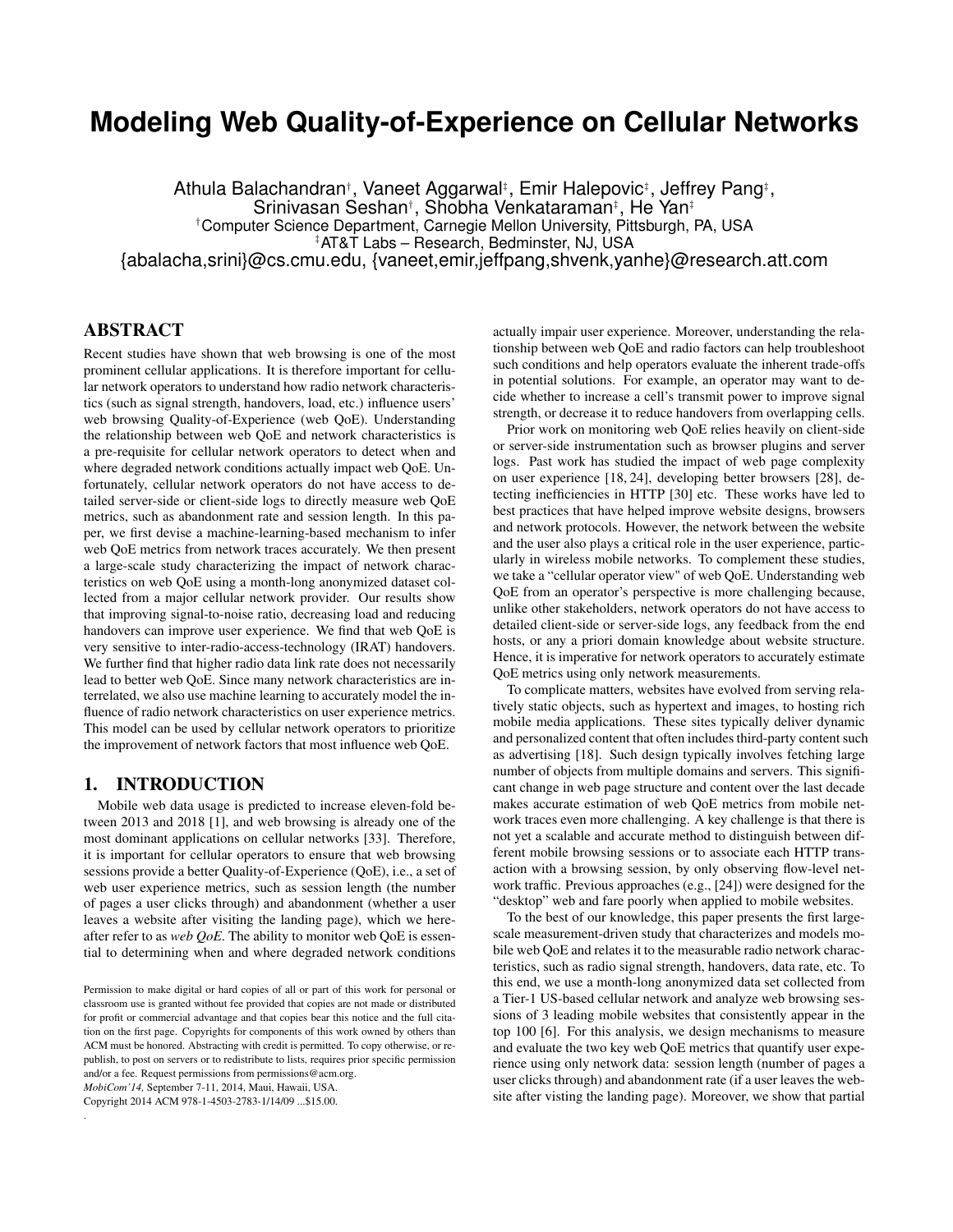download ratio (fraction of page objects that download incomplete) is a measure that likely captures user disatisfaction even for singleclick sessions (the majority for some websites), as it correlates well with the other two metrics.

We make the following contributions:

- We design and evaluate a novel technique to reconstruct mobile web sessions and detect user clicks<sup>1</sup> from HTTP traces, and demonstrate that it significantly outperforms current state-ofthe-art method. Our approach is based on bag-of-words and Naive Bayes, an approach borrowed from text classification, and extracts features from HTTP headers. It detects clicks on mobile websites with about 20% higher recall and higher precision compared to the previous state-of-the-art [24].
- We quantify the individual impact of various network characteristics on mobile web QoE in the wild, and derive actionable findings for cellular operators. For example, we find that web QoE is very sensitive to inter-radio-access-technology (IRAT) handovers: most sessions with IRAT handovers were abandoned. Somewhat surprisingly, we find that web QoE is not noticeably influenced by the mean radio download or uplink rate (in contrast to mobile video QoE [32]). Moreover, higher radio signal strength (RSSI) does not correlate with higher web QoE, suggesting that web QoE is not power limited. Further, we establish which radio-level metrics are strong indicators of QoE, and which should not be relied upon.
- We capture the complex relationships between the various network parameters and user experience using *intuitive* and *accurate* machine-learning models. Given only radio network characteristics, which are available to network operators even without traffic monitoring, our model can predict the web QoE with accuracy as high as 84%, improving accuracy by 20% compared to the obvious baseline. Network operators can use this model to continuously monitor and improve web QoE by adjusting network parameters.

The rest of the paper is organized as follows. In Section 2, we present the background and details of our data collection process. In Section 3, we discuss related work. In Section 4 we describe and evaluate our approach for estimating user experience metrics from network traces. In Section 5 we present a characterization of how different network parameters affect web browsing experience. We develop a unified web QoE model for web browsing experience and present our findings in Section 6. We conclude in Section 8.

#### 2. BACKGROUND

Mobile network users care about the web experience rather than individual network metrics such as throughput and latency. Thus, cellular carriers have a significant interest in using their infrastructure to measure and improve web QoE rather than traditional network metrics, especially when there are trade-offs. To better understand the challenges in measuring web QoE, this section first provides a brief overview of the cellular network architecture, focusing on most relevant aspects for our study, the datasets we use, and the applications of web QoE.

#### 2.1 Cellular Network Architecture

A Universal Mobile Telecommunication System (UMTS) is a 3rd Generation (3G) mobile data network, consisting of two major components: a Radio Access Network (RAN) and a Core Network (CN). The RAN includes user equipment (UE), base transceiver stations (i.e., NodeBs), and Radio Network Controllers (RNCs).

The CN consists of Serving GPRS Support Nodes (SGSNs) and Gateway GPRS Support Nodes (GGSNs). A UE is a mobile device (smartphone, 3G card, etc.) that connects to the NodeB over the radio channel.

Each base station has multiple antennas (typically 3-6), each of which provides radio coverage for an area called a cell sector, which has a particular frequency and other channel characteristics. The primary cell sector is periodically selected based on the signal strength information, while the UE maintains connections to a set of sectors in range called the active set. The traffic to and from the UE is sent to the corresponding NodeB, via RNC, which controls multiple NodeBs, schedules transmissions, and performs all Radio Resource Control (RRC), such as signaling, handovers, and assignment of Radio Access Bearers (RABs).

Within the CN, an SGSN transfers data between RNC and GGSN on behalf of the UE. A GGSN acts as a packet gateway and router between the cellular network and external networks such as the Internet. A GGSN also maintains IP connectivity between UEs and external IP networks.

#### 2.2 Data Collection Apparatus

Mobile operators often collect metrics derived from the traffic that passes through network elements in order to manage the network. For example, radio statistics such as RSSI and handovers are often collected from RNCs and end-to-end throughput and latency metrics are often derived from measurements in the GGSN. This paper is interested in whether such low-level network measurements can be used to measure and understand mobile web QoE.

Thus, for the purposes of this study, we simultaneously collect two anonymized data sets, HTTP transaction records from the interfaces between GGSNs and SGSNs, and radio data from a set of RNCs. The datasets cover a major metropolitan area in the western United States over the duration of one month in 2012.

The HTTP records contain IP flow-level information for webbrowsing sessions, and it includes items like client and server IP addresses and TCP ports, flow duration, anonymized device identifier (IMEI), bytes transfered, and TCP flags. Also included are relevant HTTP headers, which include information on URL, user agent, content type, content length, etc. The query parameters in URLs are anonymized via hashing.The radio data contains event-level information for each anonymized user. For example, this data includes RRC measurement reports that periodically report the RSSI, signal to noise ratio, etc. of each UE to the RNC, handover events, RRC throughput utilization, etc. The signal strength and throughput measurements are reported every 2 seconds. Other measurements are reported based on discrete event level data (e.g., when a handover happens, when user connects, disconnects etc.). A full list of events that we use is in Section 5.

Throughout this paper, our analysis focuses on three leading mobile websites (*News*, *Social*, *Wiki*) that consistently appear in the top 100 [6]. Our one month long HTTP trace contains information on 2 million web sessions to these 3 websites comprising 70 million HTTP requests and around 1 million different UEs. Our radio dataset contains complete information about 100,000 of these sessions.

We emphasize that all the device and user identifiers are anonymized before any analysis is conducted in order to protect privacy. In addition, the outputs of models in this paper are aggregated (e.g., per region and/or network element), so it does not permit the reversal of anonymization or re-identification of users.

#### 2.3 Web QoE Applications

<sup>&</sup>lt;sup>1</sup>We use the term *clicks* to refer to mobile "taps" as well as traditional mouse "clicks."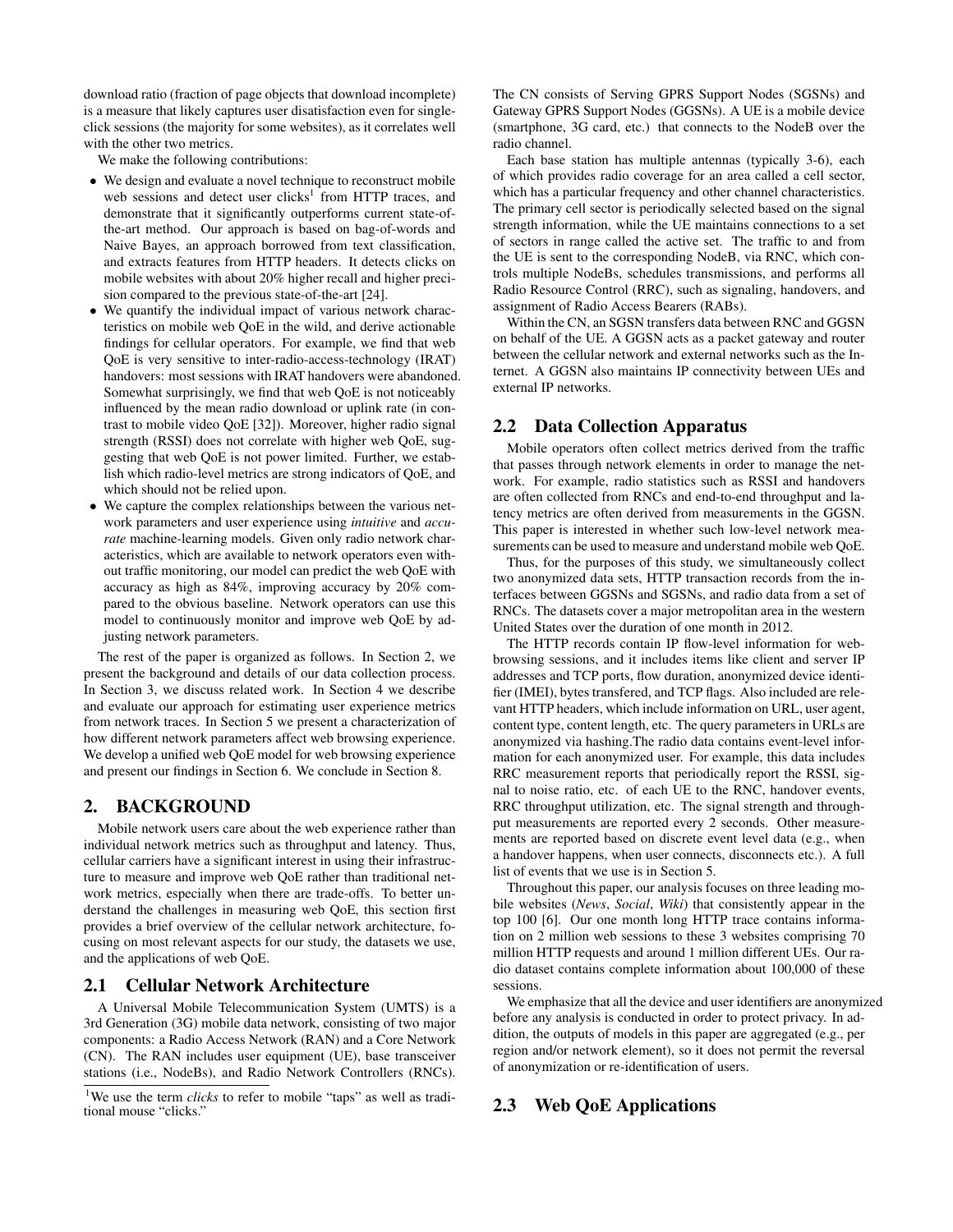Mobile operators monitor network metrics for several purposes, and the ability to monitor web QoE would complement the same applications. First, continuous measurement of metrics permits early detection of network problems. Monitoring web QoE would permit operators to prioritize problems that have the most impact on actual user experience and the understanding of how network factors influence web QoE would help troubleshooting. Second, trending network metrics is invaluable for capacity planning, as they provide objective benchmarks to measure the relationship between investment in infrastructure, such as base stations, and user experience. Third, cellular networks are extremely complex to manage and optimize, involving a huge amount of parameter tuning in the RAN and CN. The adjustment of these parameters often involve implicit trade-offs between different aspects of network performance, such as average capacity vs. peak latency. Monitoring web QoE and understanding how various network factors influence it provide an objective way for operators to perform such parameter optimizations.

## 3. RELATED WORK

Web traffic modeling: The most widely used technique to model web traffic and identify web pages from network traces is based on idle time [27]. It has been used extensively for characterizing web traffic in several works [16, 34]. This approach works well for simple static web pages. However, it does not work well for most web pages today since they include dynamic content (shown in Section 4). To overcome this limitation, a page detection algorithm that works for dynamic content was proposed [24]. However, it only identifies clicks resulting in new web pages and does not identify clicks within a page. We propose and evaluate a text classification-based mechanism that has high accuracy in identifying user clicks in Section 4.

Web Performance Studies: There have been several efforts made in previous works towards improving web performance. These include developing better browsers specifically for mobile devices [28], techniques to optimize webpages [3, 4], and detecting inefficiencies in HTTP [15, 30]. More recent work has characterized how web site complexity can affect user experience [18]. Unlike these past works, the focus of our work is on understanding the impact of cellular radio characteristics on mobile web browsing sessions with the aim of helping network operators make informed choices on improving web QoE.

Performance of network protocols over cellular networks: Past work has also looked at the performance of TCP and HTTP on LTE network highlighting the need to develop more LTE-friendly transport and application protocols [12], characterized the physical and MAC layers in CDMA and its impact on TCP performance [10], studied how large buffers in cellular networks cause TCP queing delays [11]. These efforts have helped understand and improve transport layer and application performance over cellular network, and hence user experience indirectly. In this work understanding the impact of transport layer protocols on user experience is not our immediate focus—the goal of this paper is on understanding how radio network parameters impact user experience.

Measures of web browsing user experience: User experience studies in the past have shown that a complete page load time has an impact on user satisfaction [17, 20, 21]. These works are primarily based on controlled studies with few users, and they involve logging page load times and user feedback using client-side instrumentation techniques. However, since network operators do not have access to client-side logs, it is challenging to exactly measure the page load time. However, in our traces we observe that large

fraction of the pages are only partially downloaded and we define the partial download ratio metric to capture user experience. Similarly, past work has also extensively used several metrics related to user browsing behavior to quantify user satisfaction including user clicks, dwell time and scrolling [23, 26]. We also use metrics related to user click behavior. However, since we do not have client-side instrumentation, we are unable to capture other behavior such as dwell time and scrolling and incorporate them in our study. Moreover, our work takes a step forward by analyzing the impact of radio network factors on these different user experience metrics.

QoE in other domains: Several past efforts study the impact of network factors on user experience and user satisfaction in other applications. Measured impact of bitrate, jitter, and delay on VoIP call duration is used with a machine-learning approach to derive a user satisfaction metric [13]. Past works have employed machinelearning algorithms to develop predictive models for Internet video user engagement [14, 32]. Radio network factors, such as signal strength and handovers, are used to quantify their impact on video viewing experience [32]. Our work focuses on performing a similar analysis for mobile web browsing experience.

# 4. EXTRACTING USER EXPERIENCE MET-RICS

Network operators cannot access detailed server-side or clientside logs of user browsing patterns. Hence they need to reconstruct web browsing sessions and estimate user experience metrics from network traces. However, over the years, webpages have evolved from serving relatively simple static objects such as hypertext to serving dynamic and even personalized content. This makes it even more challenging to reconstruct mobile web sessions and extract user activities from network traces alone.

Previous work identified *engagement* as a key measure of user experience because more satisfied users tend to stay around longer and use an application more [13, 14, 25, 36]. For web browsing, two central engagement metrics recognized in the web analytics industry are *session length* (i.e., the number of pages a user clicks through) and *abandonment* or bounce rate (i.e., if a user leaves the website after only visiting the landing page) [19]. Unfortunately, both of these metrics necessitate the identification of user *clicks*, which is non-trivial from the perspective of an operator. The difficulty comes from lack of access to client-side or server-slide logs and HTTP records do not readily distinguish requests that are initiated automatically by the browser (e.g., embedded objects) and those that are initiated by user activity.

In Section 4.1, we present and evaluate a novel click detection algorithm based on machine learning, which achieves higher accuracy than the best known approach. Then, in Section 4.1.2, we extract different user experience metrics from the dataset using our algorithm. Based on our findings, we propose *partial download ratio* as a more fine-grain metric that more precisely captures user experience impairments due to network conditions, as opposed to user interest.

# 4.1 Detecting Clicks

#### *4.1.1 Limitations of Previous Techniques*

The most common approach for differentiating between clicks and embedded objects using network traces is to use the idle time between requests [16, 27, 34]. This approach is based on the assumption that the idle time for requests for embedded objects will be extremely short since they are automatically generated by the browser, whereas requests generated by clicks would typically have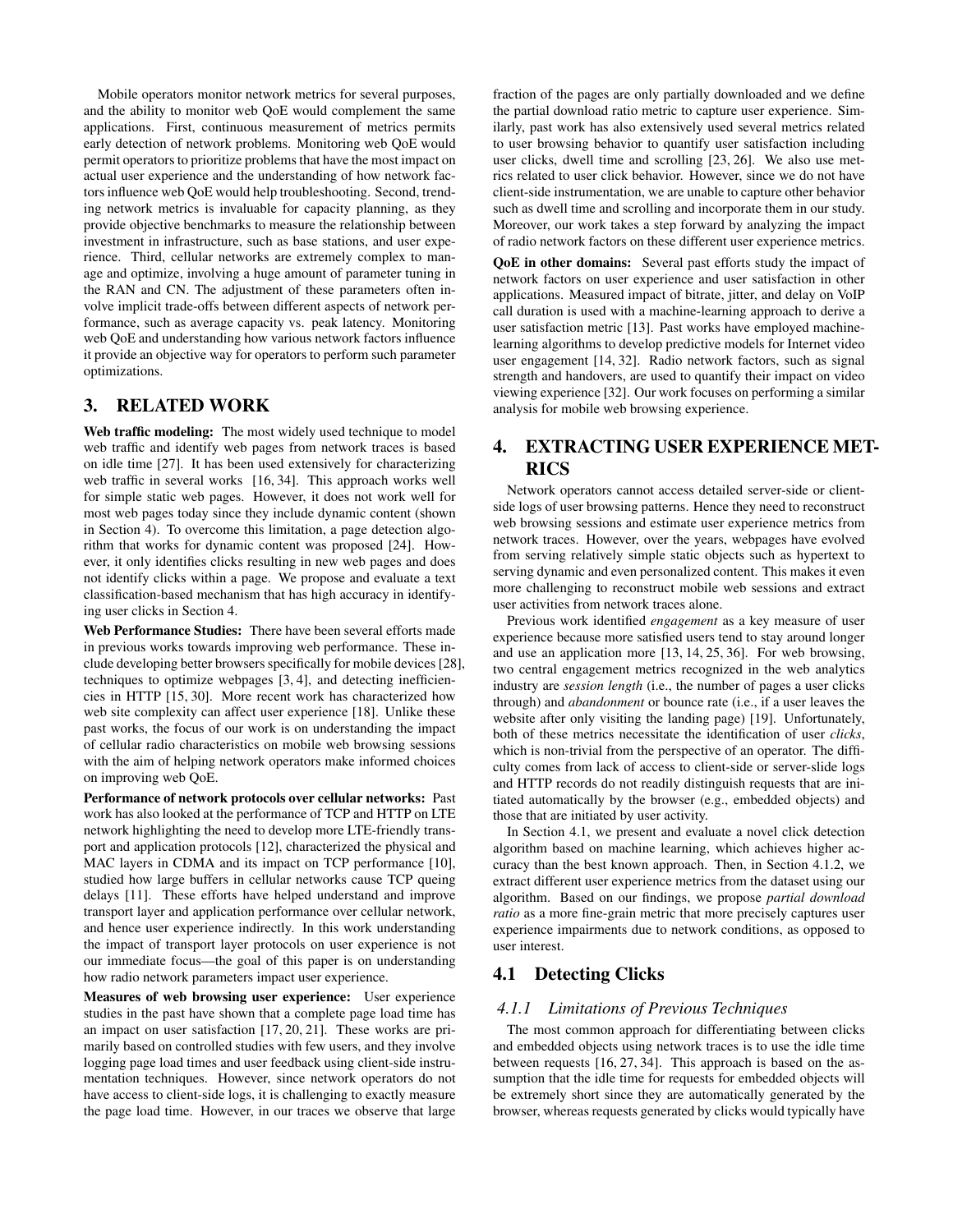

*Figure 1: CDF of arrival time for clicks vs embedded objects*

higher idle time since they require manual intervention. Therefore, these techniques use a pre-defined threshold and classify a request as embedded object if and only if the idle time is shorter than the threshold. However, we find that in modern mobile web pages, a non-trival fraction of embedded objects have idle times as long as many user clicks (e.g., requests generated by periodic beacons from third-party analytic services [24]). For example, Figure 1 shows the distribution of arrival times for next click and next embedded objects. This figure is based on web requests from around 50,000 web sessions on the three websites. We labeled each of the web requests in these sessions as clicks or embedded objects manually. An idle time threshold approach would select a point on the x-axis and classify all objects to the left as embedded and those to the right as clicks. We see that there is no idle time threshold that we can select that achieves lower than 20% error on at least one of the two classes.

To improve on this approach, StreamStructure [24] exploits the structure of "desktop" web pages to detect requests for new webpages. However, we show in the next section that it is not as adept at identifying clicks in mobile web pages. Moreover, it is a page detection algorithm that is used to identify clicks resulting in new pages. Other client-side interaction (e.g., clicking to play a video within a page) are not identified by this algorithm.

#### *4.1.2 Our Approach*

Our approach to differentiate between clicks and embedded objects is based on our observation that most of the embedded objects are hosted by third party services such as advertising agencies, Content Distribution Networks (CDNs) and analytics services [18]. This opens up an opportunity to distinguish embedded objects from clicks by inspecting request URLs. For example, a request to googleanalytics.com is *very likely* to be an embedded object, while a request to news.google.com is *very likely* to be a click. Hence we can employ text based classification algorithms that have been extensively used in other domains (such as spam filtering [31] and sentiment analysis [22]) to classify requests. We would need to learn the classification model separately for each website/domain. In the remainder of the section, we explain four steps in our approach.

Step 1: Grouping Sessions: We first filter our sessions to a specific website. We only study traffic originating from web browsers, and hence filter out traffic of native mobile apps using User Agent HTTP header. Similar to the approach in StreamStructure [24], we group requests into different sessions using the anonymized IMEI and Referer header information. The IMEI information helps us separate sessions from different devices. The Referer field identifies the address of an object from which the new request came from. The first request in a session has an empty Referer field. The Referer field is further used to build the request chain within a ses-



*Figure 2: Our approaches have higher precision and recall compared to previous approaches*

sion. It also helps us separate simultaneous requests from multiple browser instances from the same user equipment.

Step 2: Extracting Features: In order to perform text classification, we extract features from the requested URLs. We extract two sets of features to represent the URLs:

- Feature simple: We extract a bag of words [29] from the domain name. For example, the feature set for the URL www.blog.xyz.com/my/blog/abc.html is <blog, xyz, com>.
- Feature diverse: In addition to domain name features, we include features from the URN and type of content. Hence, the feature set for the above URL would be domain  $=$  <br/>blog, xyz,
	- $com$ ,  $urn = \langle my, blog, abc.html \rangle$  and type = html.

Step 3: Automatic Labeling to Obtain Training Set: In order to create a classification model to label the URLs as clicks and embedded objects, we need a training set labeled with the ground truth. To obtain the training set, we inspect only the very first 10 seconds of every web session. We assume that only the first request during this time frame was a click and the remaining requests are for embedded objects and collect both feature simple and feature diverse along with the ground truth based on the assumption. We pick 10 seconds because based on the ground truth in Figure 1, almost all user clicks have an idle time of more than 10 seconds and almost 80% of the embedded objects are requested with this time frame. This automatic labeling technique enables our approach to be applied to any website without any manual labeling or ground truth.

Step 4: Running Classification Algorithm: We first learn the classifier model using the training set, and then input the entire dataset and classify each request as the click or embedded object. After testing with multiple machine learning algorithms (such as decision trees, logistic regression, Support Vector Machines [29]), we found that Naive Bayes performs the best compared to other approaches. This is not surprising given that Naive Bayes has been found to perform the best in other text classification problems as well [7].

#### *4.1.3 Validation*

To validate our approach, we apply it to the three web sites we study. For each web site, we manually inspect its structure in detail in order to label each HTTP request as either a click or a as an embedded object. We manually label one day of trace data with roughly 50,000 sessions.

We then compare the idle-time threshold based approach, Stream-Structure and our approach (both using Feature simple and Feature diverse) and then estimate the performance in terms of both precision and recall. Precision is defined as the number of correct clicks identified by the total number of clicks identified, and recall is de-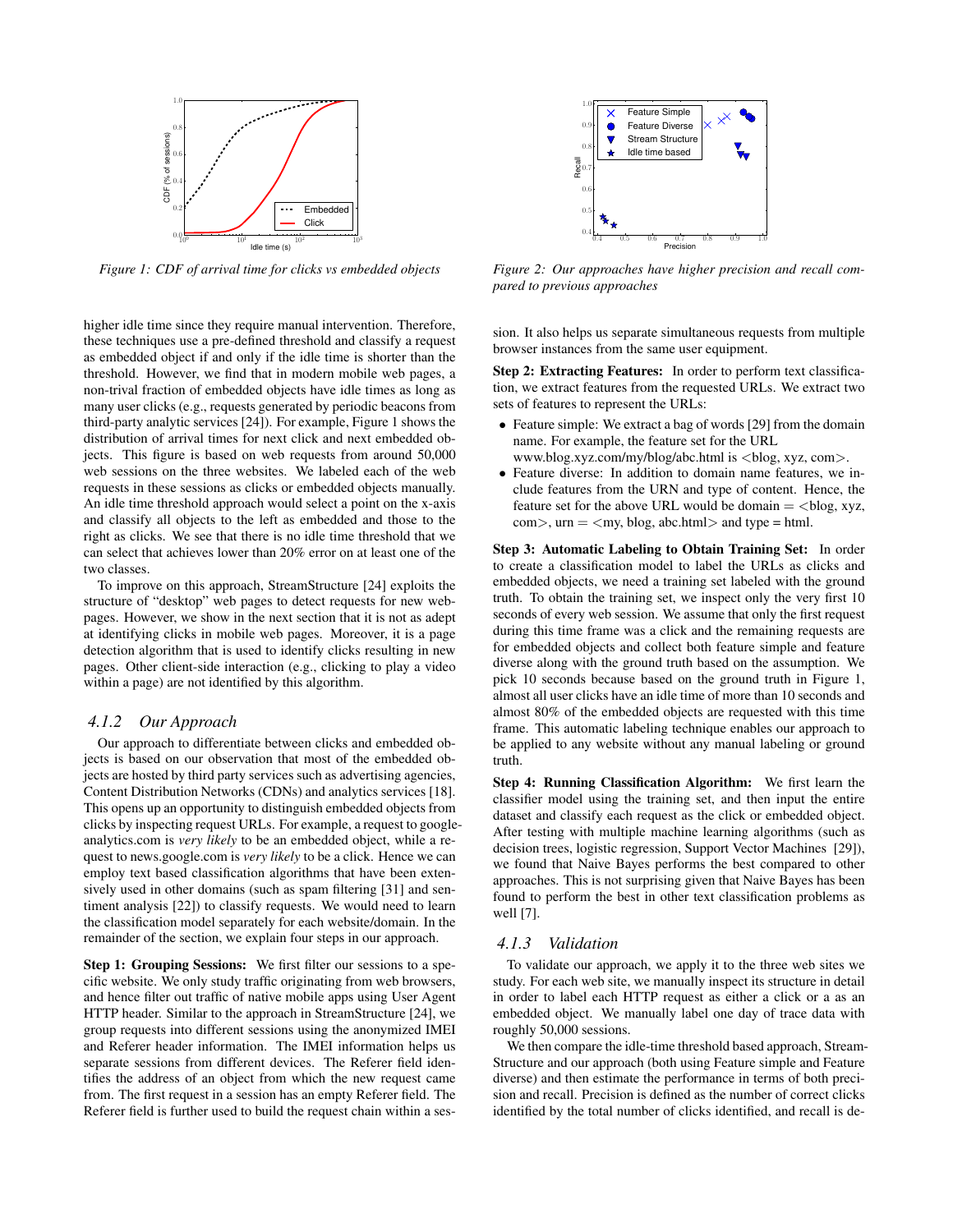

*Figure 3: CDF of user experience metrics*



*Figure 4: Session length decreases with increasing partial download ratio*

fined as the number of correct clicks identified by the total number of clicks. Figure 2 shows the precision and recall using each the three websites. Our Feature simple and Feature diverse have higher recall than the previous baselines. Feature diverse has higher precision than Feature simple because some embedded objects are hosted on the main domain. Feature simple will incorrectly classify this object as a click since it just uses features from the domain name. In the remainder of this paper, we hence use the Feature diverse approach to identify clicks.

#### 4.2 Measuring User Experience

As described earlier, session length and abandonment rate are two important metrics that the web industry recognizes as representative of user engagement. Our click detection algorithm presented above enables operators to estimate session length and abandonment rate using only HTTP traces collected from the network. However, session length and abandonment rate are relatively coarse engagement metrics because they are also influenced by user interest, which is a confounding factor that is difficult to measure for both network and website operators. Indeed, we find that many web sessions are only one click (and thus, by definition, abandoned). These metrics do little to distinguish satisfied and dissatisfied users

of these single-click sessions. In this section, we show that *partial download ratio*, i.e., the fraction of HTTP objects that are not completely downloaded in a session, is strongly correlated with session length and abandonment rate, so we can use it as a proxy to estimate user experience, even for sessions lasting a single click.

To better understand the session length, abandonment rate, and partial download ratio metrics, we extract web sessions and estimate number of clicks for each session for the three different websites from the entire 1 month HTTP record trace. Figure 3(a) shows the distribution of session lengths. We observe that all sessions have length less than 10 on all the three websites. A significant fraction the sessions on all the three websites have a length of 1 (47% for News, 33% for Social, 67% for Wiki). The overall abandonment rate is 35% for the three websites. These observations highlight the need for a user engagement metric that can highlight network problems in sessions of length one.

One such candidate measure in common use is the web page load time (i.e., the time it takes to load a page). However, it is known that web page load time is difficult to measure from HTTP traces because the traces do not capture the browser's rendering pipeline [35]. Moreover, without a priori knowledge of web page structure, operators can not easily distinguish complete vs. incomplete page loads. Therefore, naïvely using download time to approximate page load time would incorrectly suggest that abandoned pages have low load time.

Instead, we propose that partial download ratio is a useful proxy metric for user engagement. Figure 4 shows the average session length as a function of the partial download ratio. We see that there is roughly a negative linear relationship between the partial download ratio and session length, supporting our hypothesis that users are less engaged when more objects on the page fail to load completely (or do not load completely before the user moves on). The linear coefficient is different for each website, as website design likely influences how much partially downloaded content effects the user experience, but the coefficient can be easily learned using regression. For example, using a linear fit to determine session length in terms of partial download ratio, the partial download ratio co-effieceints for the News, Social, and Wiki websites are -1.6, -2.36, -0.85 respectively. Figure 3(b) shows the distribution of partial download ratios for each session. We also observe that over 60% of the sessions have objects that are partially downloaded on each website.

Figure 5 shows the average session length, abandonment rate, and partial download ratio by time of day. We observe strong temporal patterns in the user engagement metrics. Lower session lengths, higher abandonment and higher partial download ratio occur during peak hours (10 am - 6pm) compared to the rest of the day.

Corresponding to the different linear coefficients we see in Figure 4, we observe that the web QoE metrics are different across different websites. This is likely because, as previous work has showed [18], user experience is dependent on factors other than network quality, such as how mobile-friendly the website is, the number of objects, type of objects etc.

# 5. ANALYZING NETWORK FACTORS

Our first goal is to understand the relationships between individual network factors and web QoE, with the end goal of building models that can be used to improve web QoE by tuning various network parameters. We first itemize all radio network factors that we study, which may effect web QoE: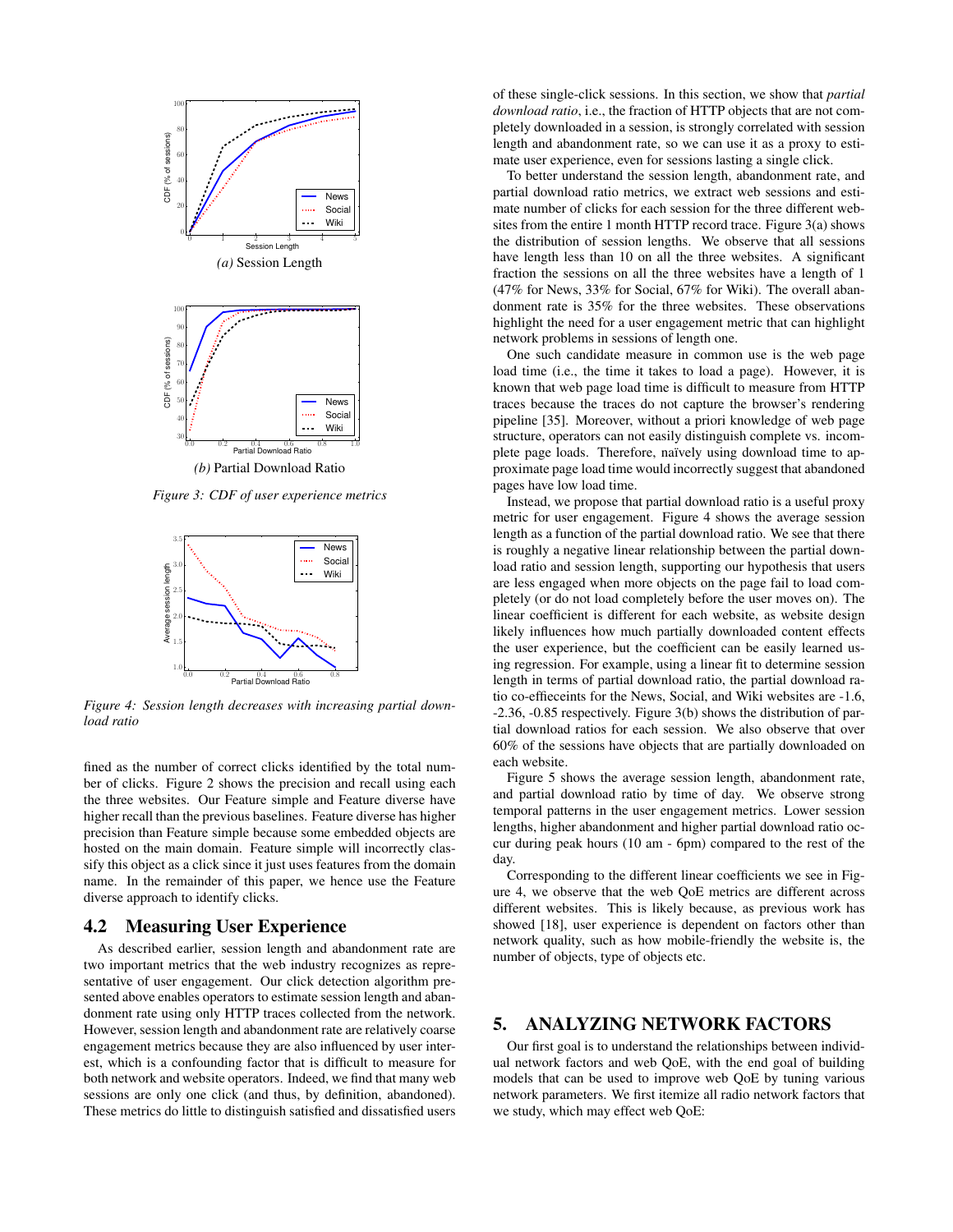

*Figure 5: Time of day effects on the experience metrics*



*Figure 6: Higher load in the cell (measured in terms of number of active users) leads to worse web QoE. Session length has higher variance since it is a more "noisier" metric as explained in Section 4.2*

- *Number of soft handovers (SOHO):* A soft handover occurs when a cell sector is added or removed from the set of cell sectors that a UE is connected to. A SOHO is a "make-beforebreak" handover in that the link to the new sector is established before an old link is removed. From radio network data that we collected from the RNCs, we count the total number of soft handovers during a session.
- *Number of inter-frequency handovers (IFHO):* An IFHO occurs when the UE switches to a cell sector that is operating on a different frequency. An IFHO is a "break-before-make" handover because a device can only listen on one frequency at a time; thus, it must break the link with all old sectors before establishing the link with the new one. We count the number of inter-frequency handovers during a web session.
- *Number of inter-radio access technology (IRAT) handovers:* An IRAT handover happens when a UE switches between different radio access technologies (e.g., UMTS to GPRS or EDGE). These do not include handovers to and from WiFi since our data collection apparatus does not capture such handovers. An IRAT handover is also a "break-before-make" handover because the device must disconnect entirely from the current radio network before connecting to the new one. This process involves a significant amount of network signaling and can take several seconds.
- *Number of admission control failures (ACF):* We count the number of times the UE fails to complete the admission control pro-

cedure during the web browsing session. These events mostly occur when the radio network is overloaded.

- *Number of RRC failures (RRC):* An RRC failure occurs if the RNC is overloaded and it cannot allocate a request from the UE for more radio resources. We count the number of RRC failures within a web session.
- *Average Received Signal Code Power (RSCP):* This is the downlink power received by the UE receiver on the pilot channel. It is measured in dBm.
- *Average received energy per chip of the pilot channel over the noise power density (ECNO):* It is expressed in dB and it measures how well a signal can be distinguished from the noise in a cell. It is measured in dB. Note that ECNO is measured on the pilot channel and thus may be different from the SINR of the traffic channel.
- *Average received Signal Strength Indicator (RSSI):* Expressed in dBm, it is the wide-band received power within the relevant channel bandwidth. It is related to RSCP and ECNO as follows: RSSI = RSCP - ECNO. Note that RSSI is measured on the pilot channel and thus may be different from the received power of the signal on the traffic channel.
- *Average uplink and downlink radio data throughput:* We compute the average uplink and downlink data rates for the UE when it is in active state during the web session in Kbps. Note that the radio data rate is not equivalent to the long-term throughput because it is only measured when the device is scheduled to send/receive data (the radio link is time and code division mul-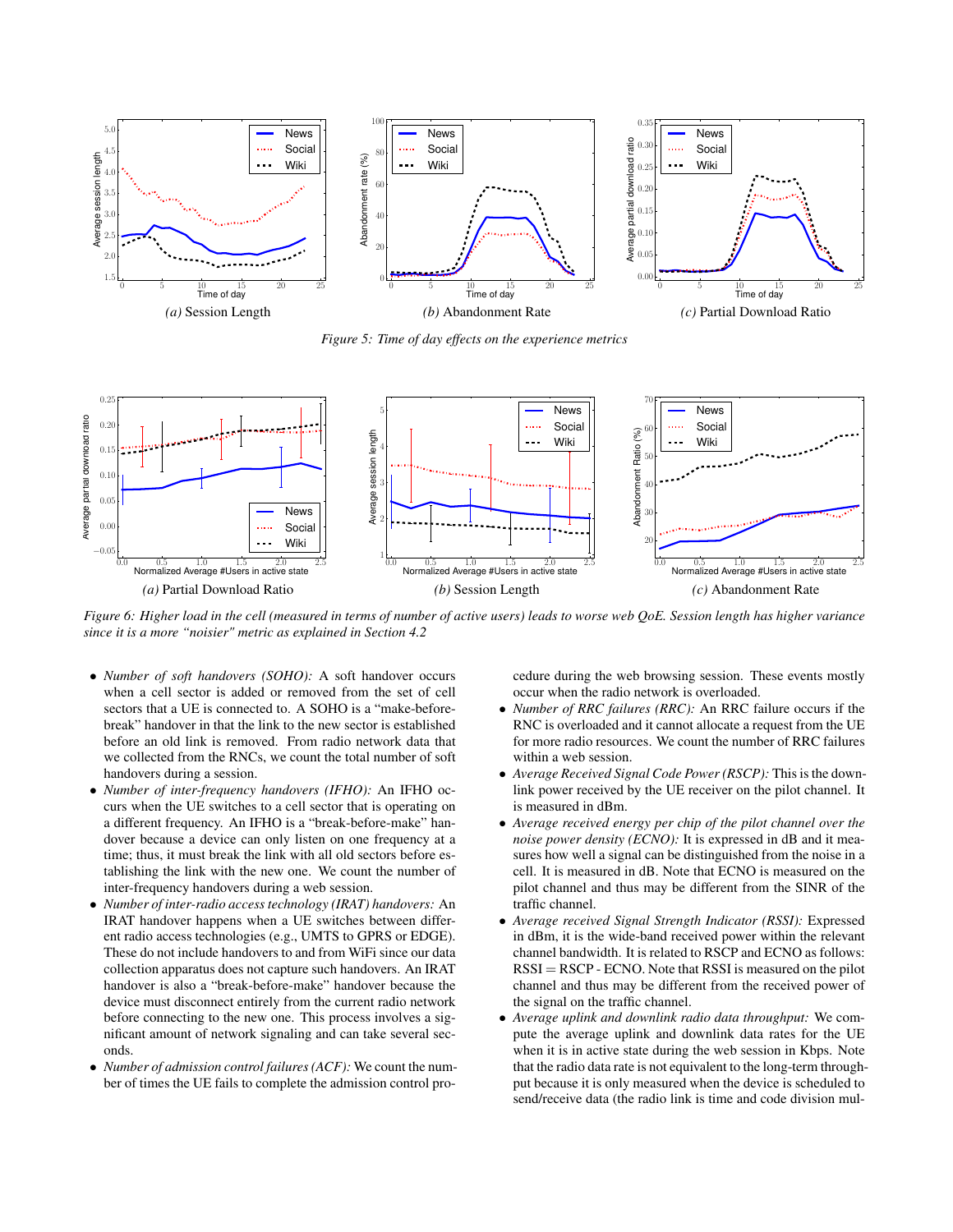

*Figure 7: Higher signal energy to interference (ECNO) leads to better web QoE*



*Figure 8: Surprisingly, higher received signal strength leads to higher partial download ratio*



0 1 2 Number of handovers/failures

*Figure 10: The impact of soft handovers, inter-frequency handovers, access control failures and RRC failures on web QoE is minimal*

tiplexed). The radio data rate does not count the non-scheduled time slots in the denominator of the throughput calculation. The number of users in active state (see below) serves as an estimate of the number of competing flows, as a sector schedules each user in a proportionally fair manner.

• *Average number of users in active state:* We measure the number of active users served by each cell at a minute-level granularity. Using this information we compute the average number of users that are served by the cell that the UE is connected to during the web session. This is an indication of the load in the cell.

## 5.1 How network factors impact web QoE

To understand how each network factor individually affects web QoE metrics, we plot web QoE metrics against measured values of





*Figure 11: Radio data link rate does not impact partial download ratio*

network factors from our radio data. The main takeaways are as follows:

*1. Higher network load results in worse web QoE.* Number of users in active state in a cell is an indication of load in the network. As Figure 6 shows, there is a linear relationship between the load and various web QoE metrics. For instance, adding 25% more users than the average can increase abandonment by 2 full percentage points. Increasing cell load also leads to lower session lengths and higher number of partially downloaded objects on average. This relationship between load and web QoE metrics holds even when conditioned by time-of-day, though cell load is significantly higher during peak hours (not shown due to space constraints). The results suggest that cellular network operators can improve web QoE by decreasing cell load by deploying more radio cells or re-distributing users across cells.

*2. Higher signal strength (RSSI) does not necessarily correlate with better user experience, but higher signal energy to in-*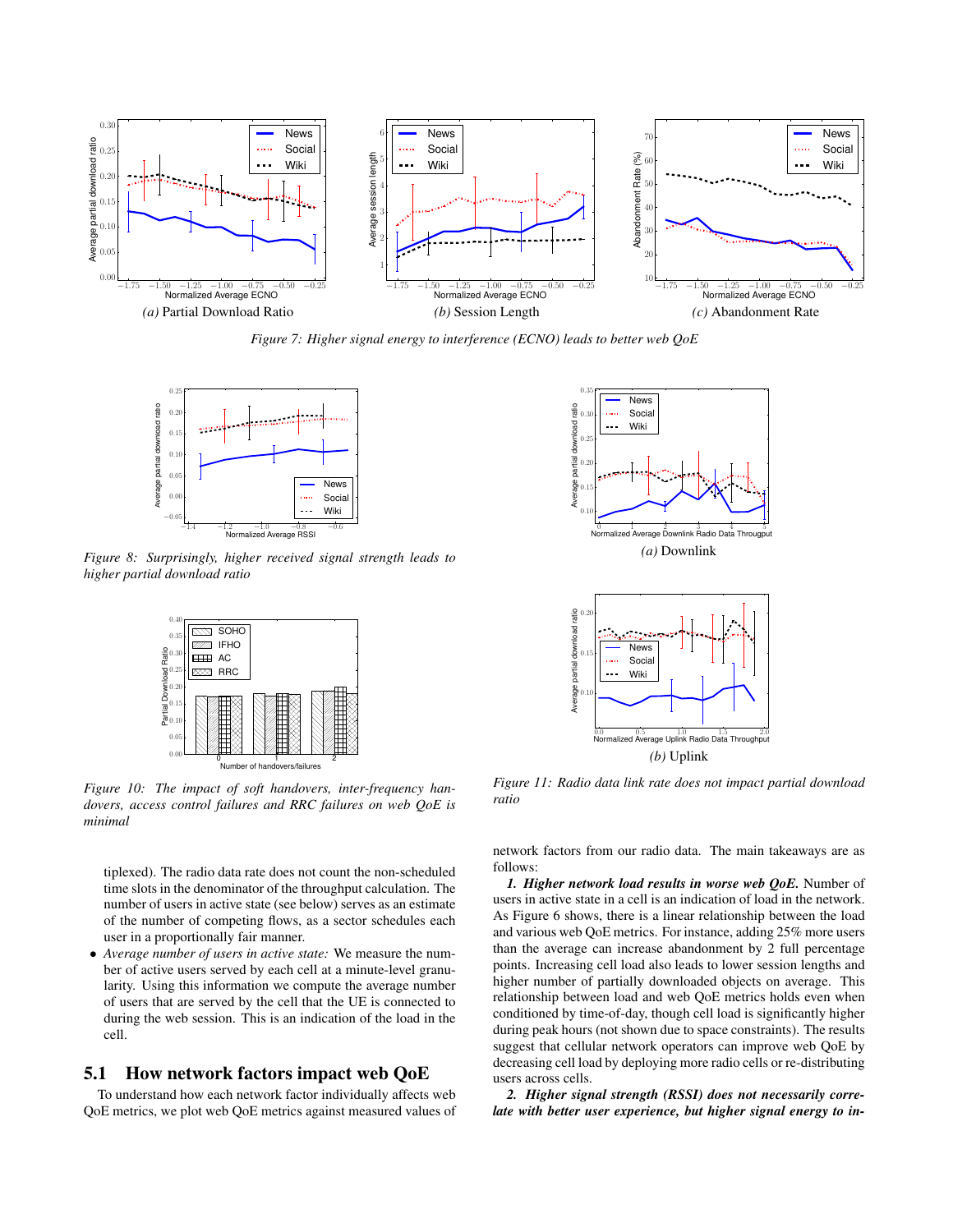

*Figure 9: IRAT handovers have a strong impact on web QoE—all sessions with 2 handovers are abandoned.*

*terference (ECNO) does.* As Figure 7 shows, increasing the signal energy to interference (ECNO) by 10% above average reduces abandonment rate by about 2 percentage points, increases average session length between 2.6% and 9.4% and improves partial download ratio by 0.7 percentage points. In contrast, Figure 8 shows that sessions with higher RSSI have higher partial download ratio on average.

These results confirm that, similar to recent WiFi findings, ECNO (an analogous measure to the SINR of WiFi beacons) is a better indicator of channel quality than RSSI because RSSI does not exclude the power of noise and interference. This finding suggests that web QoE is interference and noise limited, not power (i.e., coverage) limited. We did not observe any impact of RSCP on user experience metrics (not shown).

*3. IRAT handovers lead to worse web QoE.* IRAT handovers had the strongest impact on user experience, as seen in Figure 9. Sessions with IRAT handovers are much shorter than those without IRAT handovers. Also, all sessions with more than 1 IRAT handover were abandoned. The impact of other handovers (soft handovers, inter-frequency handovers) and failure events (access control failure, RRC failure) on web QoE were negligible. Figure 10 shows that increasing number of such handovers and failures leads to minimal increase in partial download ratio. This indicates high robustness against these types of events, hence they should not be used to assess web QoE and their management would likely yield insignificant improvement.

*4. Higher radio data rate does not necessarily lead to better web QoE.* Figure 11 shows the impact of radio data rate on partial download ratio. As web objects are primarily downloaded onto the mobile device, we start by looking at the downlink direction and find that higher data rates do not improve partial download ratio (Figure 11a). As expected, uplink data rate shows no impact (Figure 11b). We find similar relationship between data link rates and other web QoE metrics (not shown). While it may not be intuitive that data rate and web QoE metrics have weak relationship, it has been shown that web browsing traffic is more latency-limited than throughput-limited [5, 9].

#### 5.2 Analysis on Other Websites

To test whether the observations we made above hold for other websites, we analyze one day's worth of HTTP records and radio data for five other leading mobile websites (*Shopping*, *Marketplace*, *News2*, *Social News* and *Blog*) that consistently appear in the top 100 [6].



*Figure 12: Number of users vs ECNO*



*Figure 13: Time of day effect on signal strength parameters*

In Table 2, we characterize these websites based on two key metrics of website complexity that past work has identified [18] namely, (1) the average number of objects requested per click and (2) the average number of domains from which requests are served. We found that these websites represent a varied range both for complexity and for user behavior. For example, *News*, *News2*, *Social* and *Blog* have the highest complexity these metrics, whereas *Shopping* and *Marketplace* are less complex. Moreover, users tend to have different browsing behavior on these websites: *Shopping*, *Marketplace*, and *Social News* sites understandably tend to have

| # IRAT handovers   Normalized ECNO   Normalized RSSI |          |
|------------------------------------------------------|----------|
| $-1.09$                                              | -0.97    |
| $-1.53$                                              | $-1.15$  |
| -1.84                                                | $-1, 21$ |

*Table 1: We observed lower average ECNO and RSSI for sessions with IRAT handovers*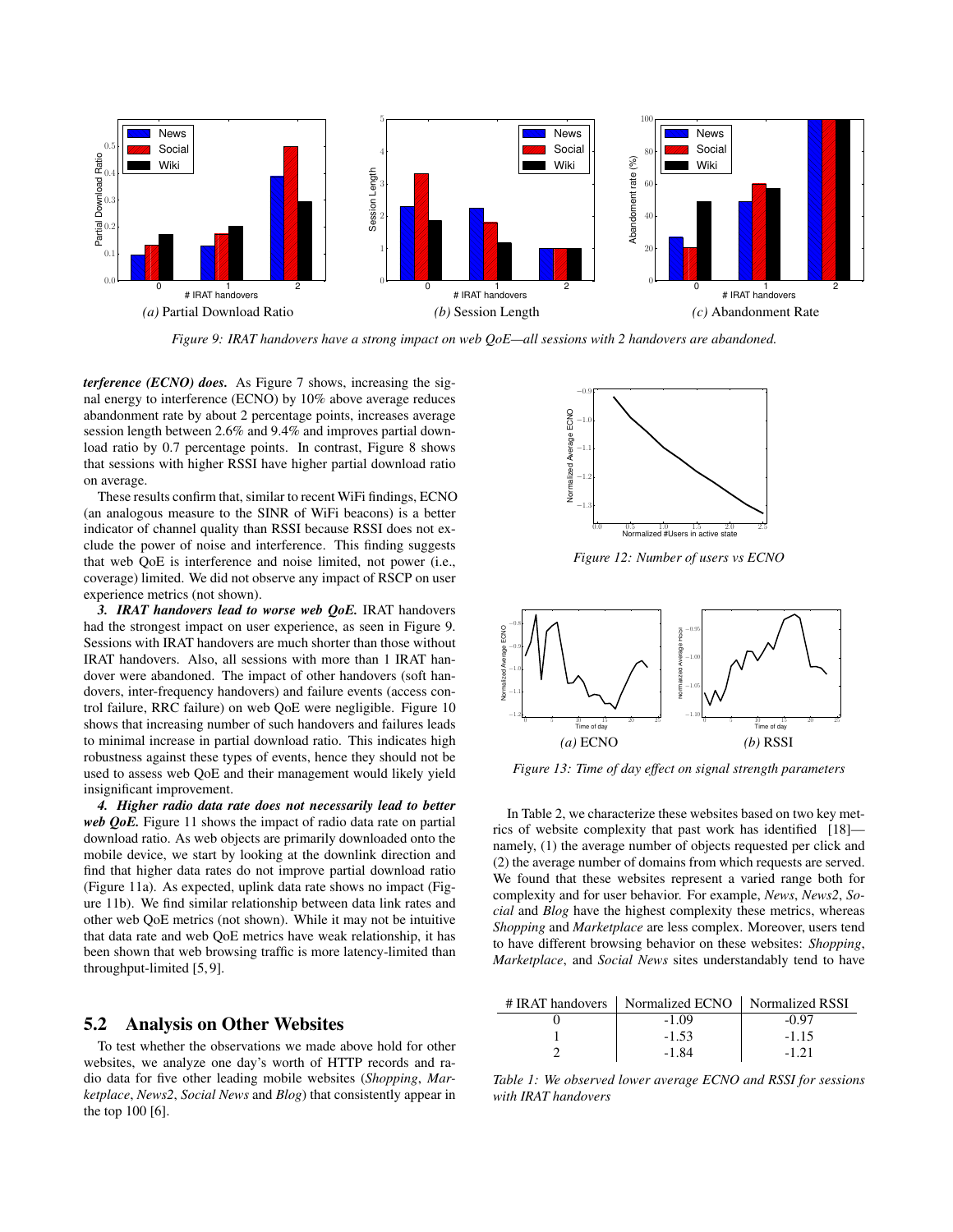higher session lengths, while *Wiki* and *Blog* tend to have low session lengths.

Table 2 shows that our result hold for this varied set by correlating the impact of increasing each of the radio network factors on partial download ratio. For each radio network factor (e.g., RSSI, ECNO, etc.), we tabulate the slope of the partial download ratio vs. the network factor. For each of RSSI, ECNO, # IRAT handovers and # Users, the partial download ratio graphs exhibit the same trend on increasing the radio network factor even across the varied set of websites. For example, increasing ECNO decreases partial download ratio (i.e., negative slope across all sites).

### 5.3 Comparison with Other Mobile Applications

Our findings that higher load (in number of users) and lower signal to noise ratio (ECNO) correlate with lower web QoE is not entirely surprising and confirms previous findings on the relationship between these network factors and QoE of mobile video streaming [32]. Interestingly, as in the case of video streaming, the relationship between these two network factors and abandonment rate are both linear and have roughly the same slope.

In contrast to findings on video streaming, however, we observed that only IRAT handovers were disruptive to web QoE and that web QoE metrics were uncorrelated with SOHOs and IFHOs. This finding suggests that web browsing is more tolerant to minor handover disruptions than video streaming. IRAT handovers are much more disruptive because changing radio technologies can take several seconds to complete, which is long enough to influence user perceived latency. Moreover, we find that, unlike mobile video streaming, the radio data rate is uncorrelated with web QoE metrics. This may be because video streaming is a more bandwidth intensive application, whereas web browsing is more sensitive to latency.

In summary, our findings complement previous work on cellular mobile video [32], demonstrating that reducing load and improving ECNO are equally important for both applications. However, carriers need not optimize handovers (except IRAT) or radio throughput rates if they only want to improve web QoE.

#### 5.4 Dependencies and Other Factors

We found that many network factors under study are not independent of each other. An obvious example is that RSSI is related to ECNO and RSCP (as we mentioned earlier). We also found several other dependencies between the radio network factors. Some examples are:

- The number of users in active state in a cell and ECNO are dependent on each other [8]. As shown in Figure 12, there is a linear relationship between the two—adding more users into the cell steadily decreases ECNO.
- Table 1 shows that sessions that experience IRAT handovers also experience lower signal strength (RSSI) and lower signal energy to interference (ECNO).

Further analyzing the radio network factors, we also observed significant time of day effects. Figure 13 shows the average value of RSSI and ECNO observed per hour of the day over the entire one month dataset. We observe that average signal strength to interference (ECNO) is lower during peak hours compared to nonpeak hours. On the other hand, average signal strength (RSSI) is higher during peak hours compared to non-peak hours. In Section 4, we also observed strong temporal effects on the various user experience metrics (Figure 5). These could also be caused by external factors/reasons—for example, users are less likely to engage in

| Model                                     | Avg. Accuracy $(\%)$ |
|-------------------------------------------|----------------------|
| Radio factors alone                       | 73.02                |
| Radio factors + time of day               | 79.25                |
| Radio factors $+$ time of day $+$ website | 83.95                |

*Table 3: Adding time of day and learning a separate decision tree for each website improves accuracy.*

long browsing sessions during working hours pointing to the need for including external factors such as time of day into the analysis.

In summary, complex interdependencies between network factors as well as external factors (e.g. time of day) make it very challenging to understand and quantify the true impact of each network factor using correlation analysis. This points to the need to use more systematic techniques, including machine learning algorithms, to capture the complex relationships in order to quantify the impact of network factors.

#### 6. MODELING WEB QOE

Our end goal is to develop models that can be used by cellular network operators to improve web QoE by tuning network parameters. For example, our model should help answer the question "how much can we improve the partial download ratio if we increase ECNO by 1 dB?". The model should also help network operators monitor web QoE metrics using only radio network characteristics. To achieve this goal, the QoE models that we build should be *intuitive*, *accurate*, and must be able to *predict web QoE from network factors alone*.

Building an accurate QoE model is challenging because of the complex relationships between network factors and web QoE metrics, interdependencies between various network factors, and also due to external factors (e.g., differences between websites, time of day effects). To tackle these challenges, we use machine learning to capture the dependencies and relationships, and develop and evaluate models that can predict web QoE metrics. The model we derive will express web QoE metrics as a function of radio parameters; specifically, we wish to capture the relationship:

$$
WebQoE = f(RadioNetworkParameter_{1..n})
$$

where  $WebQoE$  denotes one of the user experience metrics (partial download ratio, abandonment, or session length), and  $RadioNetwork Parameter_i$  denotes the *i*th observed radio network parameter listed in Section 5.

#### 6.1 Evaluation

We predict: (1) partial download ratio, (2) session length, (3) if the session includes partially downloaded pages or not (*part* or *full*), and (4) if the user will abandon a session or not (*abandoned* or *not-abandoned*). The choice of the machine learning algorithm is important because the model it learns should be expressive enough to capture all the complex relationships and dependencies. After experimenting with different regression, tree and bayes algorithms (such as linear and logistic regression, variations of decision trees and naive Bayes) we found that linear regression worked best for (1) and (2), and C4.5 decision tree algorithm was able to predict the binary classification most accurately for tasks (3) and (4). We use 10-fold cross-validation to evaluate all our models [29].

Evaluating Linear Regression Models: Since most network factors have a linear relationship with web QoE metrics (session length and partial download ratio) and since they are linearly dependent on each other (Section 4), linear regression is well-suited for capturing these relationships. To measure the "goodness-of-fit" of linear regression, we use the standard measure of root mean squared error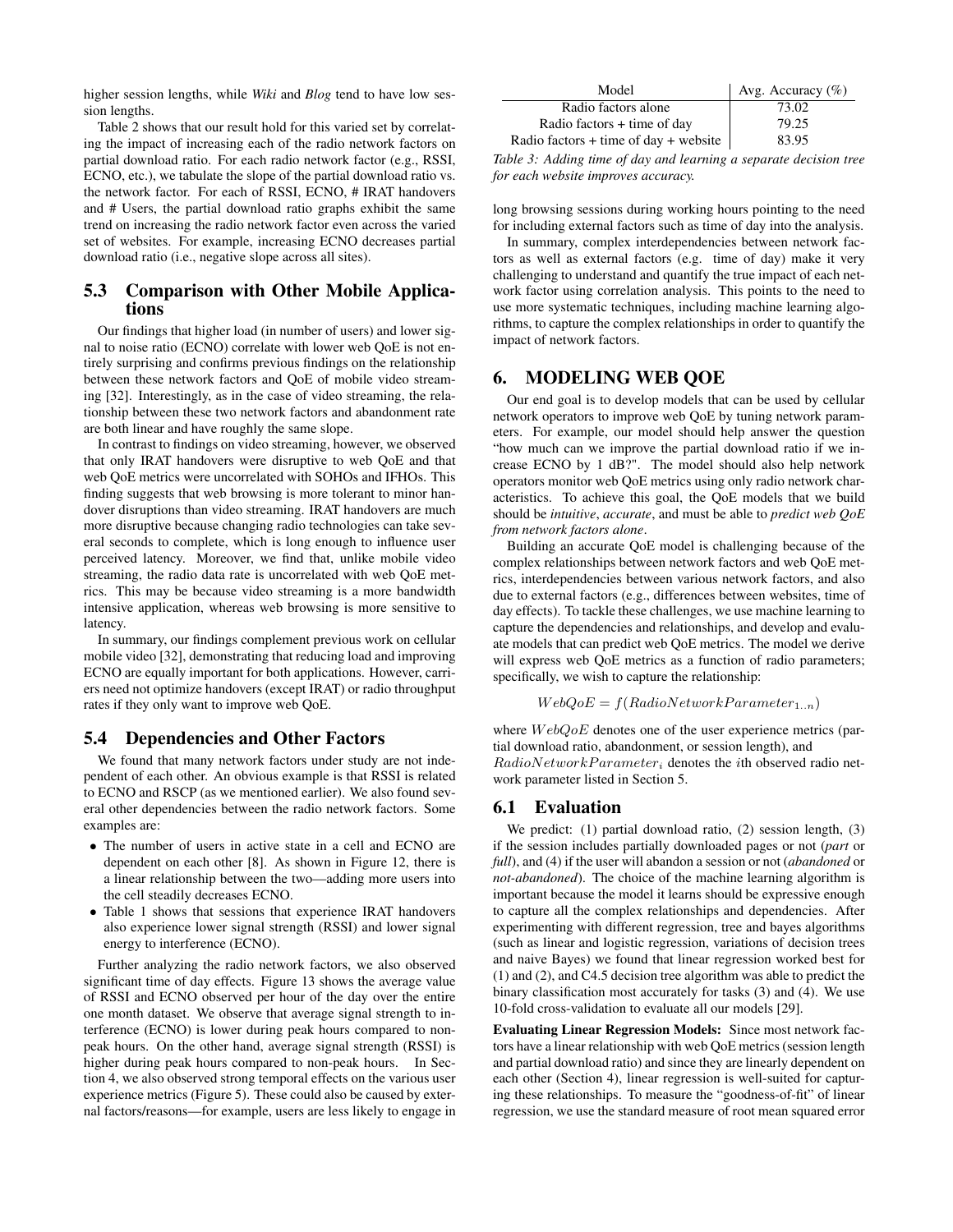|                   | Website complexity |           | Average webQoE |         |              | Impact of increasing radio factor on |             |          |         |
|-------------------|--------------------|-----------|----------------|---------|--------------|--------------------------------------|-------------|----------|---------|
|                   |                    |           |                |         |              | Partial Download Ratio (P.D.R.)      |             |          |         |
| Website           | # Domains          | # Objects | Average        | Average | Abandon      | <b>RSSI</b>                          | <b>ECNO</b> | $#$ IRAT | # Users |
|                   |                    |           | P.D.R          | Session | Rate $(\% )$ |                                      |             |          |         |
|                   |                    |           |                | Length  |              |                                      |             |          |         |
| <b>News</b>       | 13.4               | 23.1      | 0.1            | 2.2     | 21           | 0.0006                               | $-0.007$    | 0.15     | 0.0004  |
| Social            | 13.1               | 20.2      | 0.15           | 3.1     | 23           | 0.0004                               | $-0.004$    | 0.06     | 0.0003  |
| Wiki              | 3.69               | 13.31     | 0.16           | 1.8     | 41           | 0.0011                               | $-0.005$    | 0.18     | 0.0003  |
| <b>Shopping</b>   | 4.6                | 7.5       | 0.12           | 8.5     | 10           | 0.0015                               | $-0.004$    | 0.07     | 0.0003  |
| Marketplace       | 3.2                | 3.6       | 0.04           | 12.3    | 5            | 0.0007                               | $-0.001$    | 0.06     | 0.0002  |
| News <sub>2</sub> | 15.7               | 29.9      | 0.09           | 3.4     | 15           | 0.0010                               | $-0.008$    | 0.17     | 0.0004  |
| Social News       | 11.65              | 7.38      | 0.03           | 10.9    | 8            | 0.002                                | $-0.005$    | 0.12     | 0.0003  |
| Blog              | 11.89              | 20.40     | 0.17           | 2.65    | 30           | 0.0003                               | $-0.009$    | 0.19     | 0.0005  |

*Table 2: Observations made in Section 5.1 hold for a varied set of websites*



*Figure 14: Learning a separate regression models for each website and time of day (peak/non-peak) improves accuracy.*



*Figure 15: Our models are more accurate than the baseline in predicting partial download ratio.*

(RMSE), where lower RMSE values indicate better prediction. Figure 14 shows RMSE when using linear regression to predict partial download ratio. We show the results for each website separately on the x-axis, as well as the results for data from all web sites taken together ("*All*"). The three bars in each cluster represent RMSE for the entire day, for peak hours only, and for non-peak hours only each of these have separately learned models due to significant time of day effects. We see that separate models for time of day and individual web sites results in significant prediction improvement, as indicated by lower RMSE values.

We repeated these experiments for session length and found similar improvements from splitting data and learning models for each split (not shown). Hence, our final linear regression models for both partial download ratio and session length are *each* a collection

|             |       | Partial         | Abandonment |                 |  |
|-------------|-------|-----------------|-------------|-----------------|--|
| Dataset     | Model | <b>Baseline</b> | Model       | <b>Baseline</b> |  |
| <b>News</b> | 80.4  | 59.7            | 78.6        | 75.6            |  |
| Social      | 87.7  | 72.5            | 82.0        | 78.6            |  |
| Wiki        | 80.6  | 70.3            | 62.3        | 53.3            |  |

*Table 4: Our models are more accurate than the baseline in predicting partial downloads and abandonment.*

of six linear regression models: one each for each combination of web site (*News*, *Social*, *Wiki*) and time of day (*Peak*, *Non-peak*).

We compare the performance of our models with a baseline model that always predicts the mean (using the ZeroR classifier [2]) for the particular dataset in Figure 15. In the case of partial download ratio, our model has around 20% lower RMSE compared to the baseline. For session length, our model has up to 10% lower RMSE. Predicting session length is not as accurate as predicting partial download ratio because session length is more affected by external confounding factors (e.g. user interest), which are very difficult to capture from network traces.

Evaluating Decision Tree Models: We also develop models that make binary predictions for users' web sessions, such as "will this session have partially downloaded pages?" and "will the user abandon this session?". The C4.5 decision tree algorithm performed the best in predicting both these classifications. Table 3 shows the accuracy for predicting partial downloads. Refining the model by inputting the time of day (in terms of hour of day (0-23)) along with learning a separate model for each website led to around 11% improvement in accuracy. We observed this for the decision tree that predicts abandonment as well. Essentially, our models for predicting abandonment and partial downloads are both a collection of 3 decision trees, one for each website. They take both the radio factors as well as time of day as input.

Further, we compared our model against a baseline model that predicts the majority class using the ZeroR classifier [2] for each dataset in Table 4. Our partial download model achieves up to 20% higher accuracy compared to the baseline while our abandonment model achieves up to 10% more accuracy. Again, smaller improvement for abandonment is due to confounding factors like user interest that we cannot measure, but can significantly influence user abandonment.

#### 6.2 Insights and Discussion

Fortunately, both linear regression and decision tree algorithms that gave the highest accuracy also generate very intuitive models. They can hence provide insights to network operators towards tun-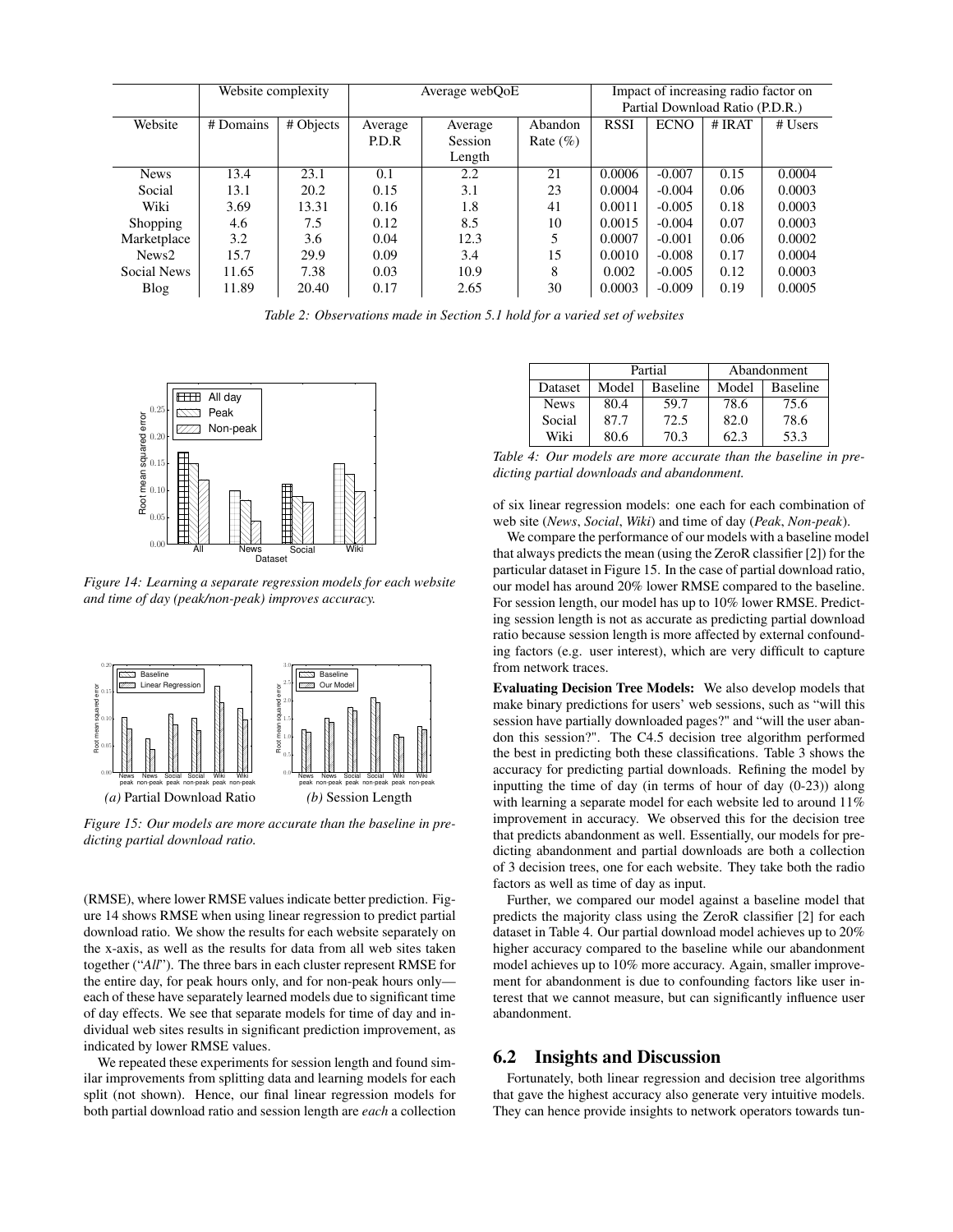| Dataset             | # active users | RSSI (dBm) | $ECNO$ (dB) | # SOHO    | $#$ IRAT | Constant |
|---------------------|----------------|------------|-------------|-----------|----------|----------|
| <b>News Nonpeak</b> | 0.0002         | 0.0005     | $-0.0043$   |           | $\theta$ | 0.0411   |
| News Peak           | 0.0002         |            | $-0.0032$   |           | 0        | 0.0976   |
| Social Nonpeak      | 0.0002         | 0.0005     | $-0.0037$   | $-0.0007$ | 0.0639   | 0.0485   |
| Social Peak         | 0.0002         | 0.0005     | $-0.0047$   | $-0.0005$ | 0.0627   | 0.1367   |
| Wiki Nonpeak        | 0.0002         | 0.0003     | $-0.0042$   | $-0.0005$ | 0.0871   | 0.0848   |
| Wiki Peak           | 0.0002         | 0.0004     | $-0.0037$   | $-0.0004$ | 0.0799   | 0.2022   |

*Table 5: Linear regression coefficients of the model that predicts partial download ratio.*



*Figure 16: Pruned decision tree that predicts partial downloads*

ing network factors to improve web QoE. For example, Table 5 shows the regression co-efficients for our partial download ratio model. We observe that the features that the models learnt (number of users, ECNO, RSSI etc.) are the same as those that we found to be impactful in Section 5. Moreover, the model also ignores factors such as downlink and uplink throughput that we found to not have an impact on web QoE metrics.

Interestingly, the value of the regression co-efficients are similar across the different datasets. This implies that irrespective of the time of day and the website, tuning a particular network parameter has the same impact on partial download ratio. For example, improving ECNO by 1 dB decreases partial download ratio by roughly 0.004 across all times of day and websites. Network operators can hence use this model to understand the true impact of a parameter. For example, comparing the co-efficients, decreasing IRAT handovers and improving ECNO has the highest impact on improving partial download ratio. We also found similar conclusions from analyzing the regression co-efficients for session length (not shown due to space constraints).

Figure 16 shows the pruned decision tree that we learnt for predicting partial download for the *Wiki* website. Again, consistent with our analysis in Section 5, the model picks parameters such as Number of users, ECNO, IRAT etc. to branch on, reconfirming the impact of these factors. Further, the decision tree rules separate the data based on time of day into a similar classification that we made for peak vs. non-peak (e.g., Time of day  $\leq$  9, Time of day  $> 9$ and Time of day  $\leq$  = 19, Time of day  $>$  19). We also observe that the feature splits conform with several of our observations. For example, during non-peak hours the partial downloads are lower (if Time of day > 21, predict *full*). Also if load is higher partial downloads are higher (if Normalized Num User <= 1.05, predict *full* otherwise *part*).

## 7. DISCUSSION

Other websites and native apps: In this paper, we developed and analyzed QoE models primarily for three different websites. However, preliminary analysis in Section 5.2 indicates that the general observations also hold for other websites with different complexities. We also found that (1) the same machine learning algorithms (decision trees and linear regression) performed the best across different websites, (2) the model parameters are similar across websites, and (3) the *ordering* of the importance of network parameters is the same across different websites. Furthermore, our methodology is completely automated and can be easily applied to other websites. In this paper we focused on traffic from web browsers by filtering based on the User Agent string; this analysis does not include traffic from native mobile apps, and applying our techniques to this type of traffic is an interesting direction for future work.

New technologies: Our study is based on traffic collected from a UMTS network. However, we expect our methodology and results to generally apply to newer technologies such as 4G Long Term Evolution (LTE). Radio network parameters in UMTS have analogous parameters in LTE. For example, the number of users in active state in UMTS is related to the number of users in CONNECTED state in LTE. Similarly, number of RRC failures in LTE is related to the number of RRC failures in UMTS. We observed that the number of IRAT handovers has the highest impact on user experience. This for instance might have a lesser impact when switching between UMTS and LTE since the handovers are expected to complete faster. Similarly since web browsing is more latency-limited than throughput-limited, higher throughput offered by LTE may not have a significant impact on web QoE.

Encrypted traffic: Our click detection algorithm uses URL to classify if a web request is a click or an embedded object. With SSL/TLS traffic, the entire user payload including HTTP URL is encrypted and hence we cannot apply the current methodology. However, a network operator can still identify the domain to which an encrypted web request is sent by correlating the IP address of the web request from DNS server logs—the IP address will likely correspond to a prior DNS request/reply pair. Our click detection